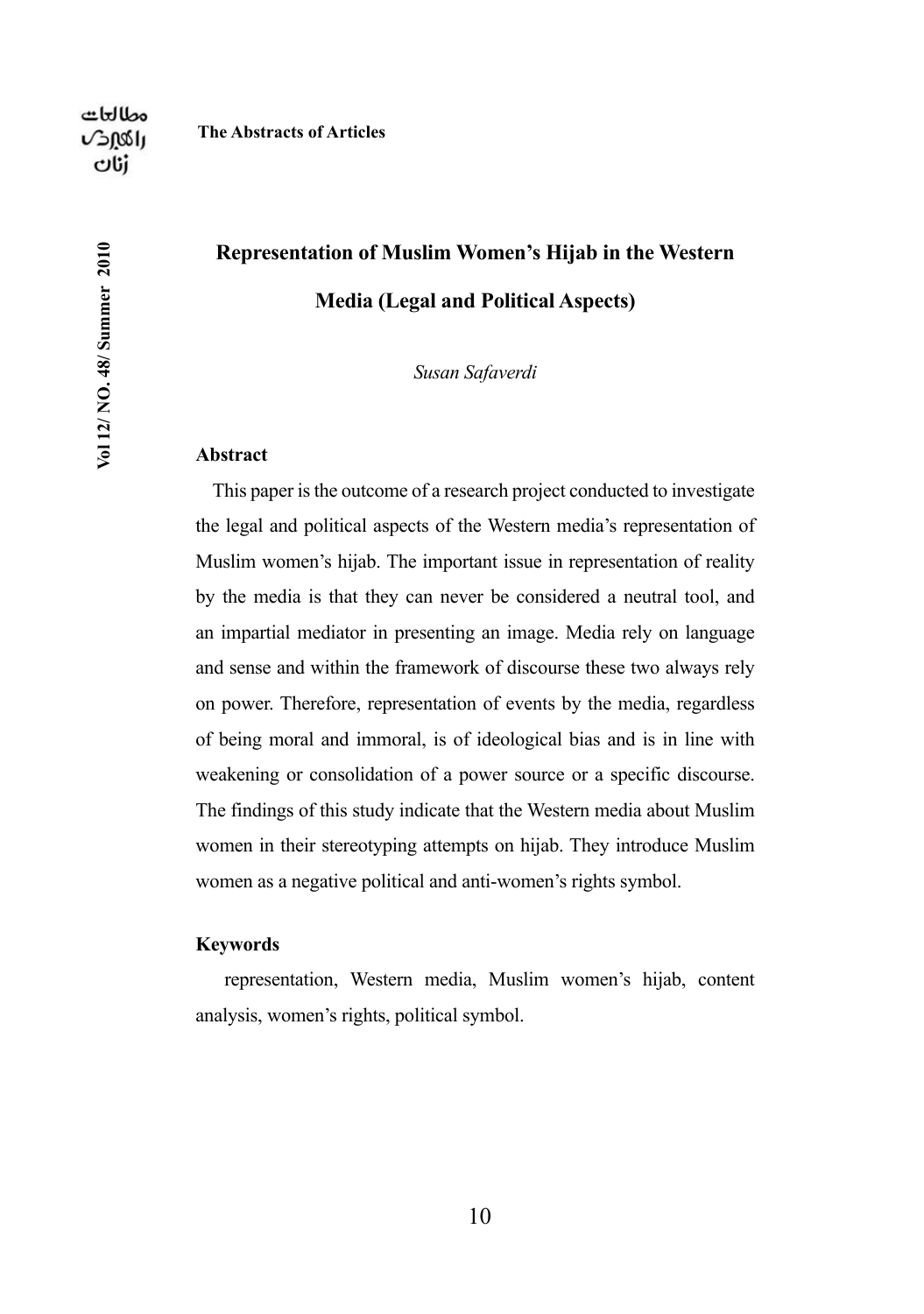# **The Phenomenological Role of a Guardian' r Permission for the Marriage of a Maiden Daughter**

### *Abolghasem Alidoust*

### **Abstract**

That marriage of a mature virgin girl depends on her guardian's permission or not is one of the important and widely-discussed issues. Because of difference in hadiths relevant to this issue, Muslim jurists are of different views in this regard. Though the legislators of the Islamic Republic of Iran have accepted the idea of dependence, some institutions affiliated to the Judicial Power have proposed the idea of independence. This is the idea which was previously well-known among jurists. In the present article, this issue will be discussed according to well-known juridical documents on the one hand, phenomenology of marriage and interpretation of the guardianship as supervision and protection on the other, and the idea of dependence will be confirmed.

### **Keywords**

marriage, virgin, permission, girl, guardianship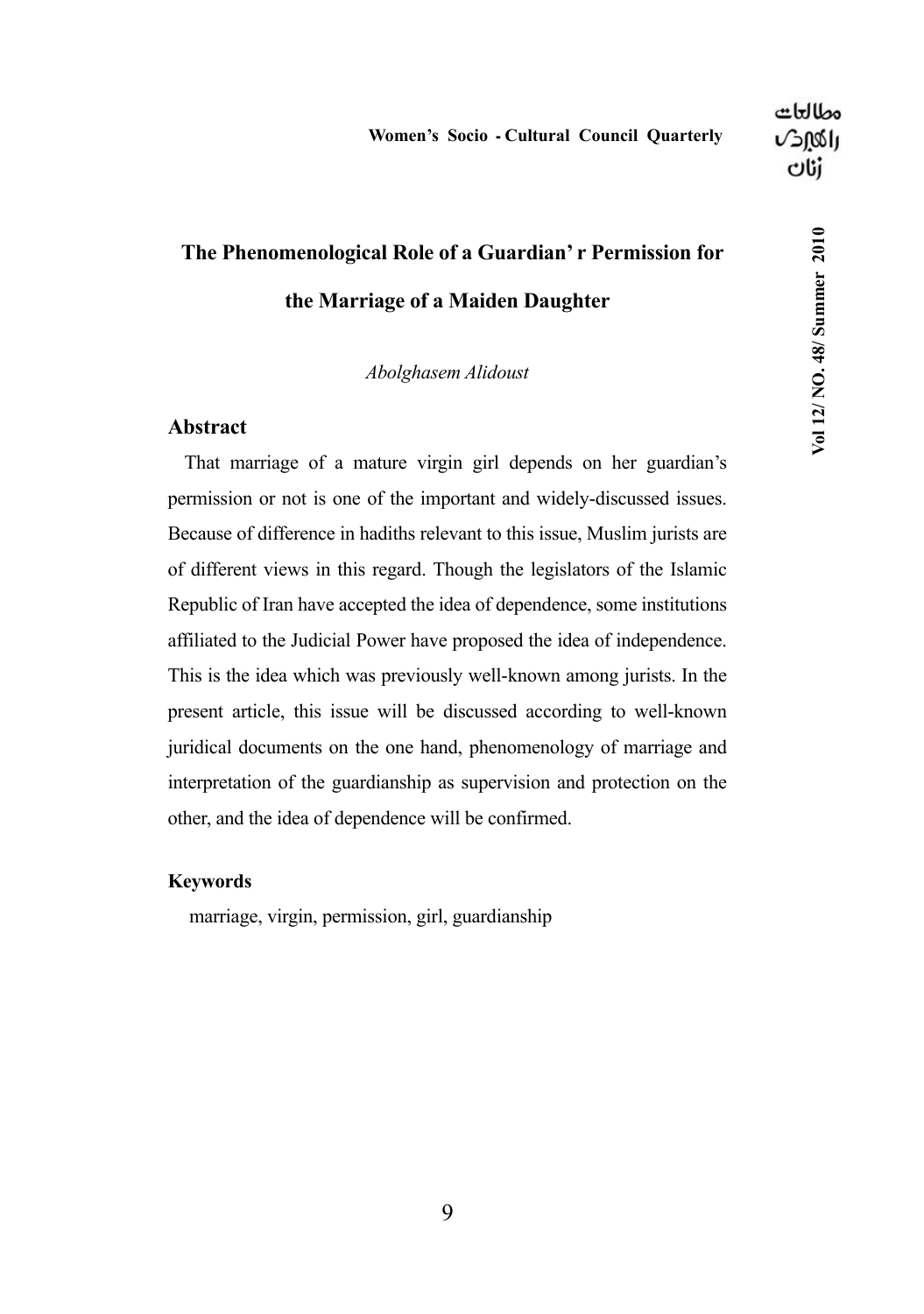Vol 12/NO. 48/ Summer 2010

#### **The Abstracts of Articles**

### **Crime - Supposing husbands Disobedience**

*Abdolali Tavajjohi*

#### **Abstract**

Family is a holy Society that had made on high feeling. Functionally it performes the most important role in welfare and adversity in Societies, SO effort in to protect and firm it, is a necessity which is not avoidable. In regard to unique characteristic of Family, there is no place penal sanction in the society. Even though in Some cases that husband doesn't discharge the rights of his wife and in spite of his mal feasan, he doesnot accept his freedom. Because it contradict with the high interests of religious and its negative social influences, can be performed penal sanction in front of it. One of the defects in protect family bill is that producers don't pay attention to this important matter. So to the witter, effort to solving this problem is necessary.

### **Keywords**

Family, Disobedience, Penal Guaranty, Malfeasance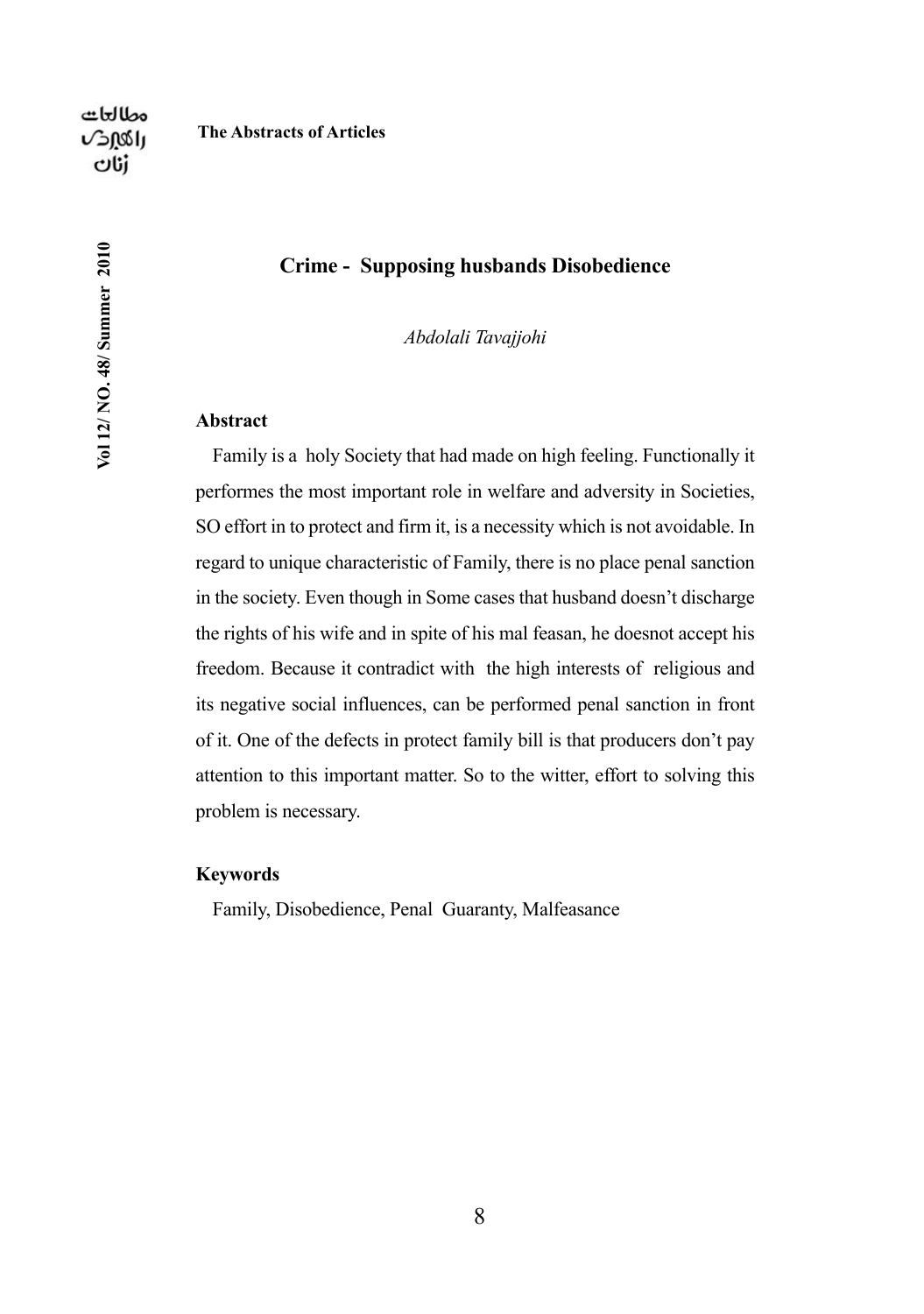Vol 12/NO. 48/ Summer 2010

## **The Critical Investigation of Dower in Protective Bill of the Family**

*Seyyed Mehdi Jalali*

### **Abstract**

The designation of dower for women in the permanent marriage and temporary marriage is confirmed in Islam. God said in the Quran,The woman should be paid the dower. In Islam is confirmed the recommendatory of unsufficient dower and repuynance of excessive dower. In recently, rate of dower is increased in Iran and it has originated of many problems in the living. In this article, rate of dower in shiah and Iranniam low and muslims countries is investigated, and also the possi bility of interference of legislator and allteration the edicts of dower conditions are based on Islamic regulation is investigated. The final decision of couples is doubtful in the rate of dower by changing of commands, lack of basis of changing in dower, and limited in in tereference legislator. By determination of anew regulation is proposed in protective bill of the family, by presentiny official and lagal claimes, article 25 of this bill and their notes, The eliminating of this bill and is proposed.

### **Keyword**

Dower, Designing dower, Common dower, Limited dower

۳۵۴ 7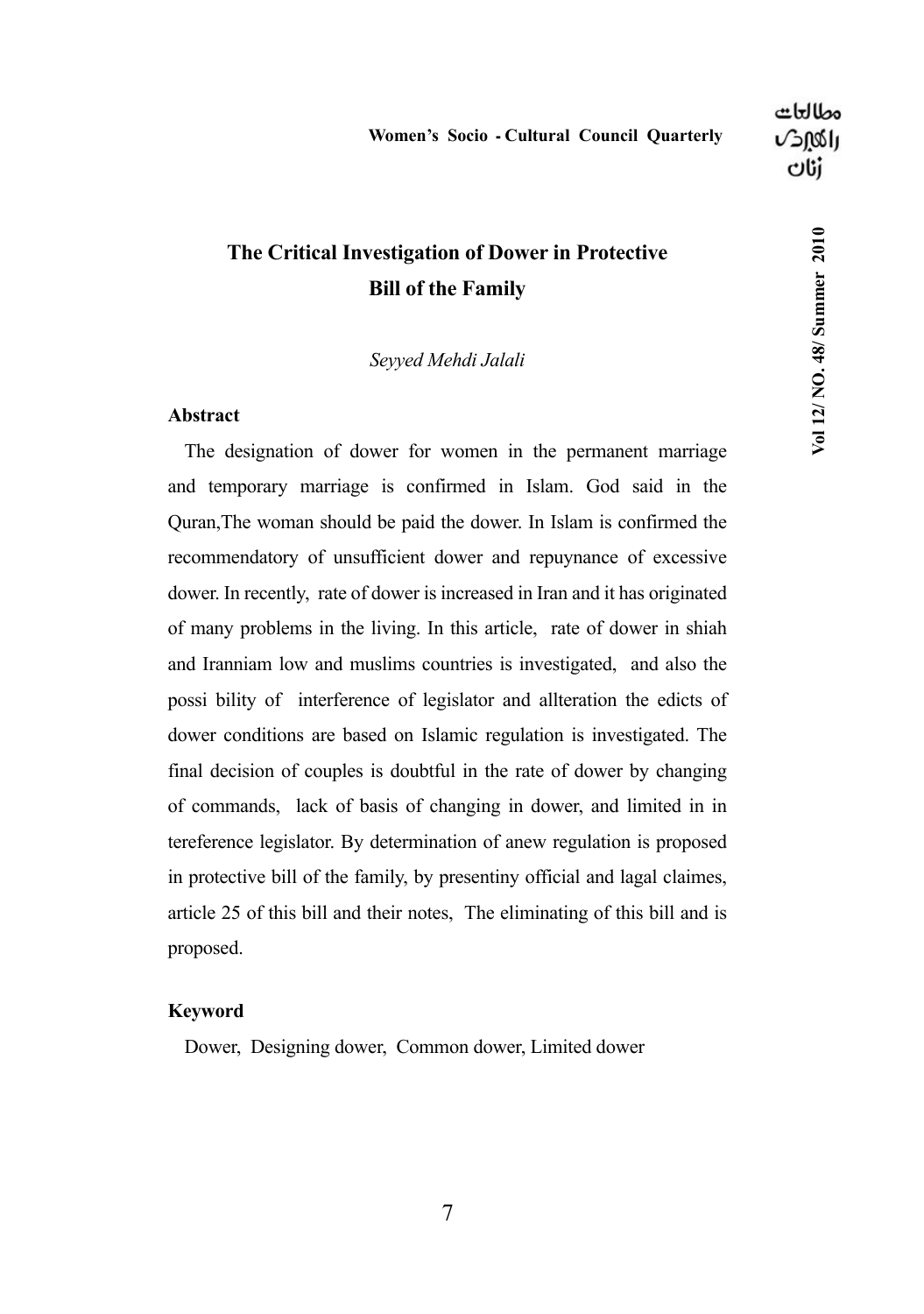Vol 12/ NO. 48/ Summer 2010

## **An Analytical Study on Article 23 of Family Protection Bill 1386**

*Mohammad Taqi Rafiei*

### **Abstract**

**The Abstracts of Articles**

Family as an authentic social institution constantly possesses an especial place from among the establishments of law. Family Protection Bill recently suggested by the Judiciary and approved in meeting dated 03/ 04/ 1386 of ministers board has been analyzed in different directions by the lawyers and experts. The Article 23 of this bill which is of outstanding importance in the present study is examined with social-legal approach .In this Comparison the only condition of polygamy considered is the finding of financial ability of man for permission to next marriage by court. Also this bill has provided merely the condition of undertaking to perform justice among wives, which could be done superficially. Whereas, this condition lacks Islamic Jurisprudence basis as well as civil and criminal sanctions, in which the necessity of finding performance of justice as one of the fundamental conditions of polygamy has not been taken into consideration.

### **Keywords**

 Article 23 of Family Protection Bill 1386, polygamy, consent of the first wife, condition of justice in polygamy, women law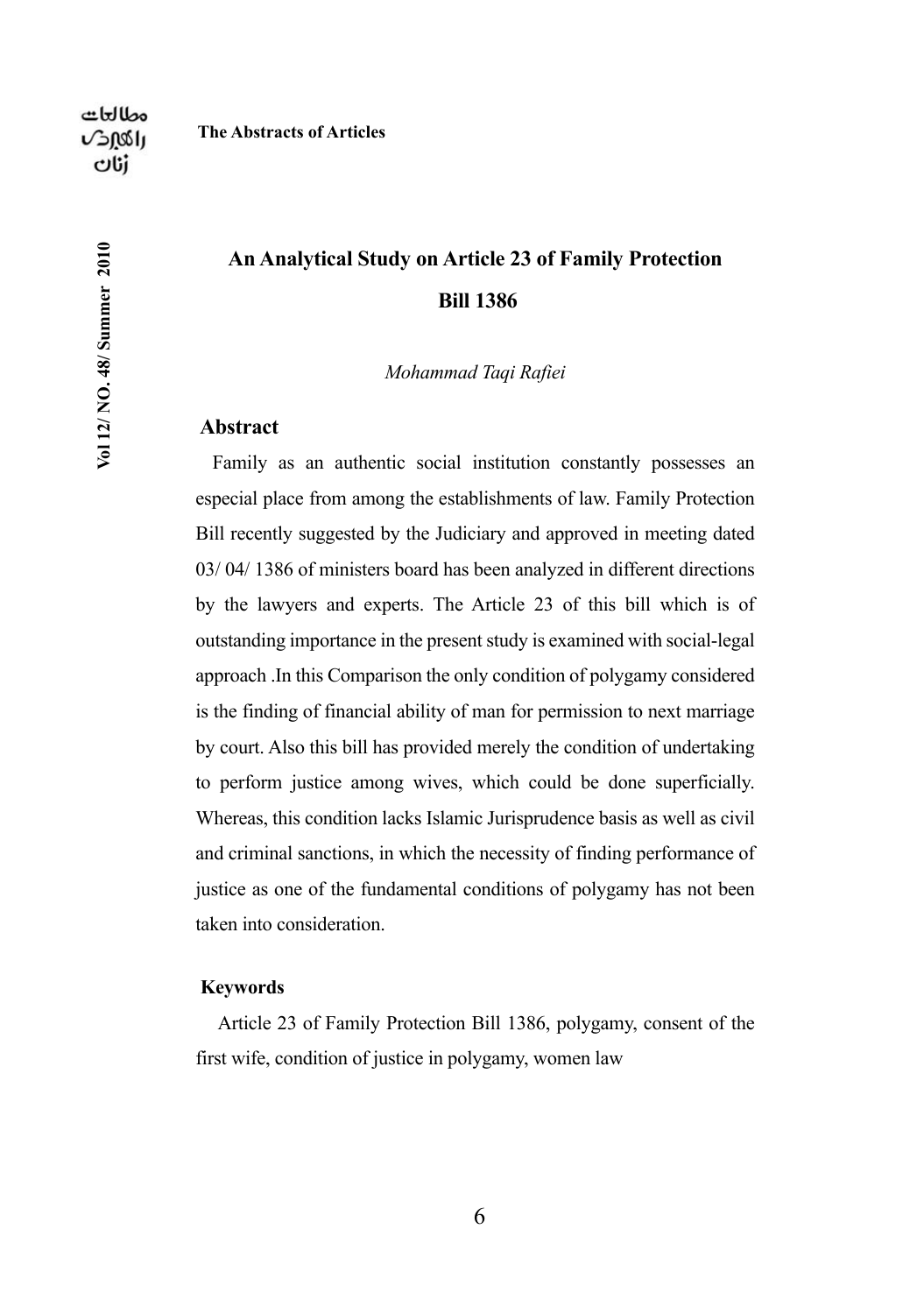Vol 12/NO. 48/ Summer 2010

## **An Analytical study on Article 23 of Family**

**Protection Bill 1389**

*Mohammad Taghi Karami Mehdi Sajjadi Amin*

### **Abstract**

The Government recently presented so-called Protection of Family Bill to the Islamic Consultative Assembly of parliament. Legal and Judicial Commission has limited the allowance of polygamy in 10 cases after examining it. In this paper the teaching of polygamy has been defensed in theological manner and known against of Jurisprudential principles and proven that limiting polygamy in rare cases can not obviate the social necessity of that in the case of women and girls who are deprived of being the first wife. In addition to oppression of women and girls who remained unmarried that this limiting causes, it leads to extension of corruption, secret relationships and expansion of divorce.

### **Keywords**

Articles 23 and 24 of Family Protection Bill, Polygamy, Plural marriage, Conditions of Polygamy, Family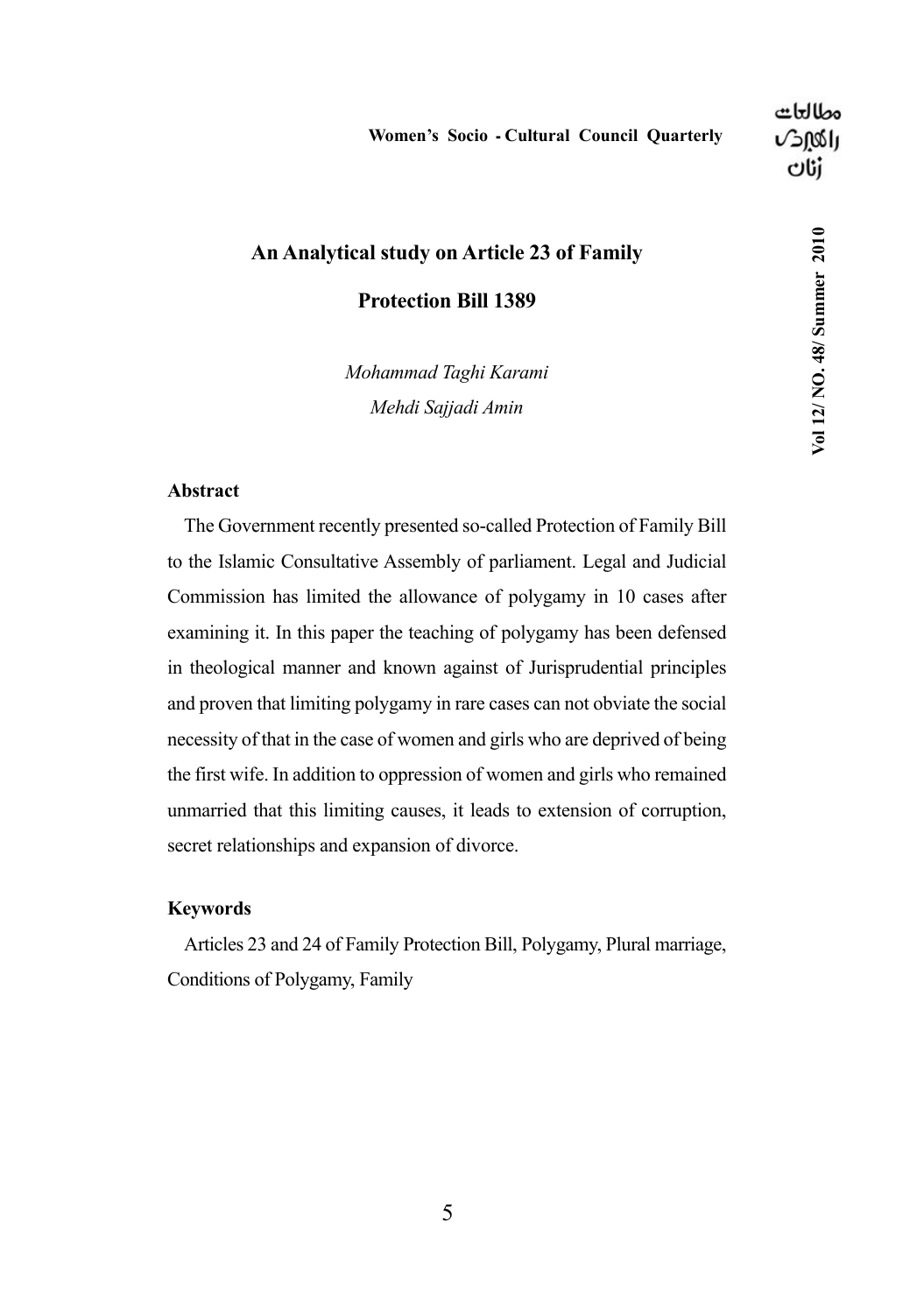Vol 12/NO. 48/ Summer 2010

### **Final Decisions of the Court in Divorce and Their Effects**

*Leila Sadat Asadi*

### **Abstract**

 In civil procedural law, judicial decision of the court has been divided to "Judgment" and "Order" but certificate of non-adaptation as one of judicial decisions in divorce proceedings, has not been considered well. This paper undertakes to discuss, existing regulations have failed in exact determination of divorce judgment status and its differences with certificate of non-adaptation. Judges have not applied acceptable jurisprudence regarding its legal vacants and ambiguities too but bill of family protection with proper recognition of court final decisions structure, has been successful to some extent, although requires some amendments.

### **Key words**

Divorce, Court, Certificate of Non-Adaptation, Judgment, Bill of Family Protection, Jurisprudence